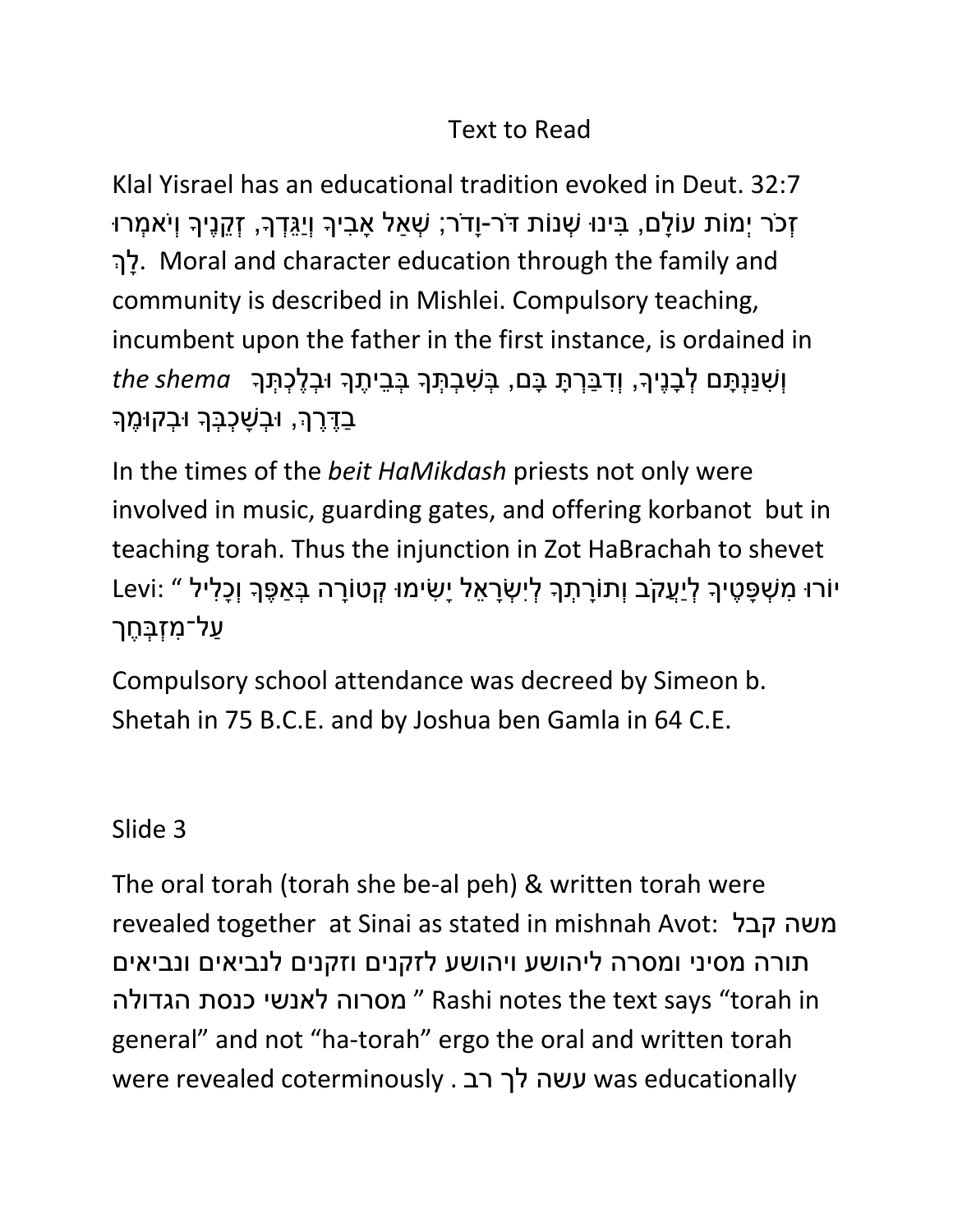enjoined upon Jews to connect to a living masorah throughout the periodization of history (see time line slide 4, slides 5-7 generations of tannaim, amoraim, and geonim)

Kiddushin 29a invoked A father's obligation to circumcise his son, redeem him, *teach him Torah* & an occupation, and marry האב חייב בבנו למולו, ולפדותו, וללמדו תורה, ולהשיאו " .off him אשה, וללמדו אומנות

Avot 5:1 enjoins: At age five one begins studying scripture. At ten, Mishnah; at thirteen fulfilling the mitzvoth; at fifteen הוא היה אומר בן חמש שנים למקרא בן עשר Talmud studying למשנה בן שלש עשרה למצות בן חמש עשרה לתלמוד

So what textual collections might have existed in the tannaitic , amoraic, and geonic era?

#### **Slide 8**

Rabbi Yehudah HaNasi wrote down the mishna around 210 CE and Yerushalmi shekalim 13b notes When R. Abahu arrived in Teveriah his face shone. The disciples of R. Yochanan speculated that he must have found a treasure. R. Yochanan inquired of R. Abahu what dvar Torah he had just heard. R. Abahu answered that he had come across an old Tosefta [תוספתא עתיקא], whereupon R. Yochanan exclaimed (Koheles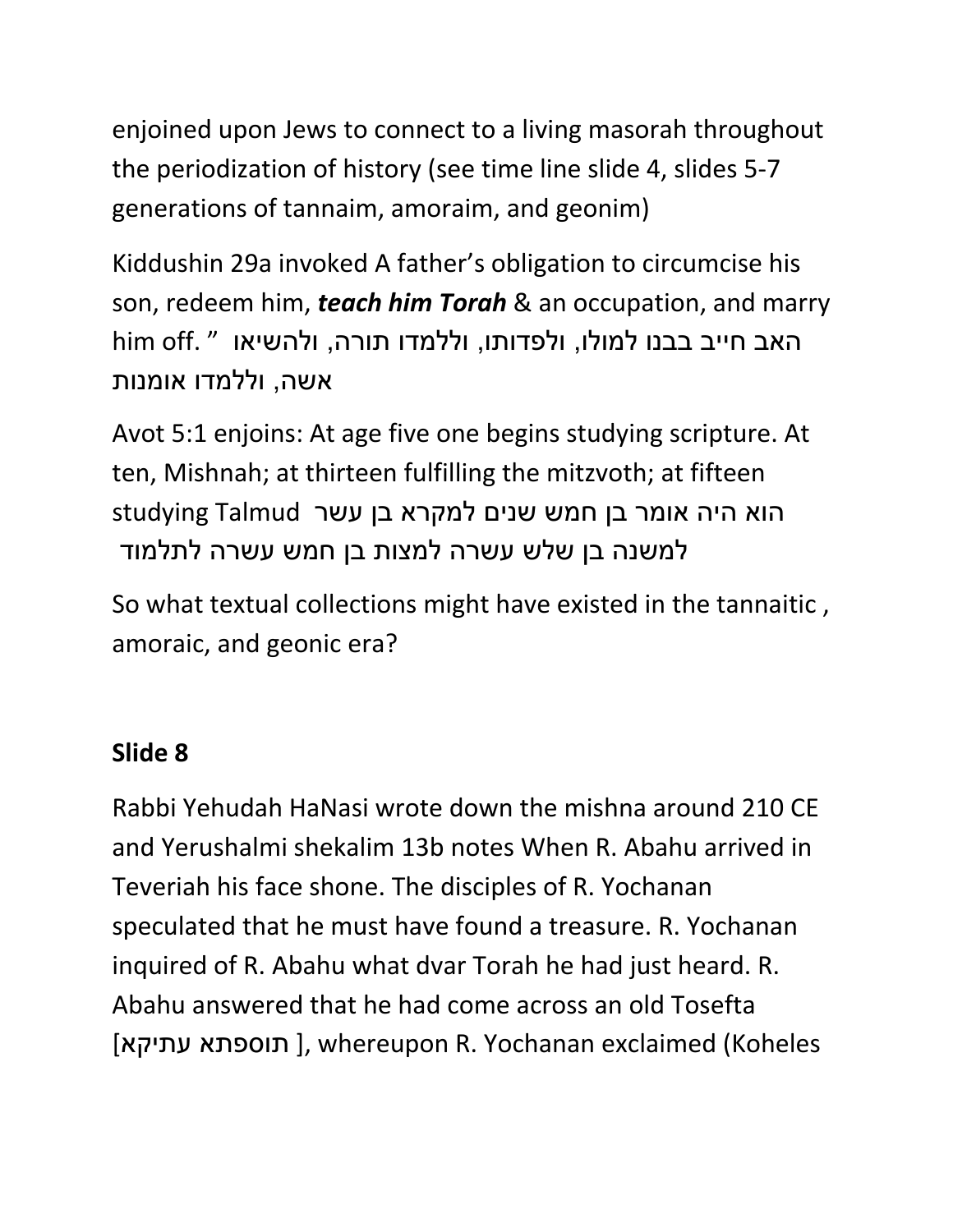תָּכְמַת אָדָם תָּאִיר פָּנָיו, "A Man's wisdom lights up his face." ֿוְעֹז פַּנַיו יְשֶׁנֵּא

#### **Slide 9**

In Maseket Shabat 6b there is recognition of the existence of **Megilat setarim**, the name of a roll supposed to have been found in the bet ha-midrash of R. Ḥiyya, and which contained halakot recorded by him. Three passages from it, which are maxims of R. Ise b. Judah, are quoted by Abba Arika in the Talmud B. M. 92a) with the introductory phrase: "I found a hidden roll" **סתרים מגלת מצאתי** . According to Rashi (Shab. 6b), although it was not permissible to record halakot, the scholars were accustomed to write in rolls (which were then hidden) such sentences and maxims of various tanaim as were seldom repeated in the schools, and which were, therefore, liable to be forgotten; and he declares the Megillat Setarim was such a roll.

#### **Slide 10**

An interesting remark of Rabbi Simon b. Gamaliel in BT. Shabbat 13b is found with regards to the authors of Ta'anit, a text which uncharacteristically was written down in the 2nd temple times before 70 CE. Rabbi Simon says that the redactors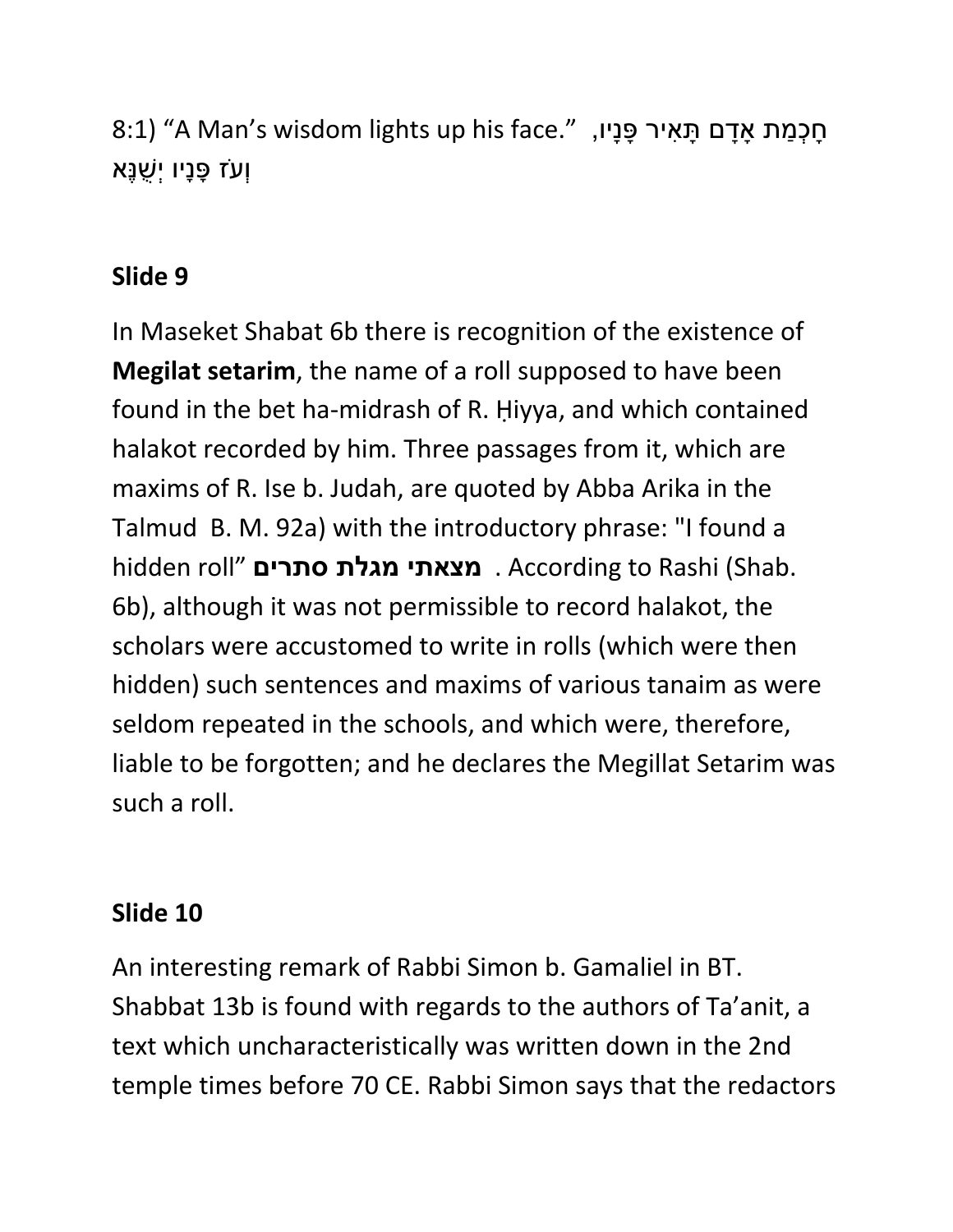of Ta'anit "embraced troubles" and with regards to other tractates we would not be able to write them down (**ein anu maspiqin**).

## **Slide 11**

Jewish education in the medieval ages was punctuated by pervasive orality based on sugyot in **Gittin 60b and Temurah 14b**. In the Tannaitic, Amoraic, and Geonic era rabbinic sages were walking text memory-banks and the oral torah cast a spell of the hegemony of oral transmission over written transmission. The expression **haka garsinan** meaning "thus we repeat by rote" was meant literally in the oral culture.

#### **Slide 12**

The relative paucity of discovered "library collections" from the early medieval ages may be due to the Rabbinic ideology of "pervasive orality" that proscribed the writing down of oral torah. Gittin 60b notes that teachings that were given to you orally you are not permitted to transmit in writing; and teachings that were given to you in writing i.e. The Five books of Moses, you are not permitted to transmit orally… [ דברים שבכתב אי אתה רשאי לאומרן על פה דברים שבעל פה אי אתה [רשאי לאומרן בכתב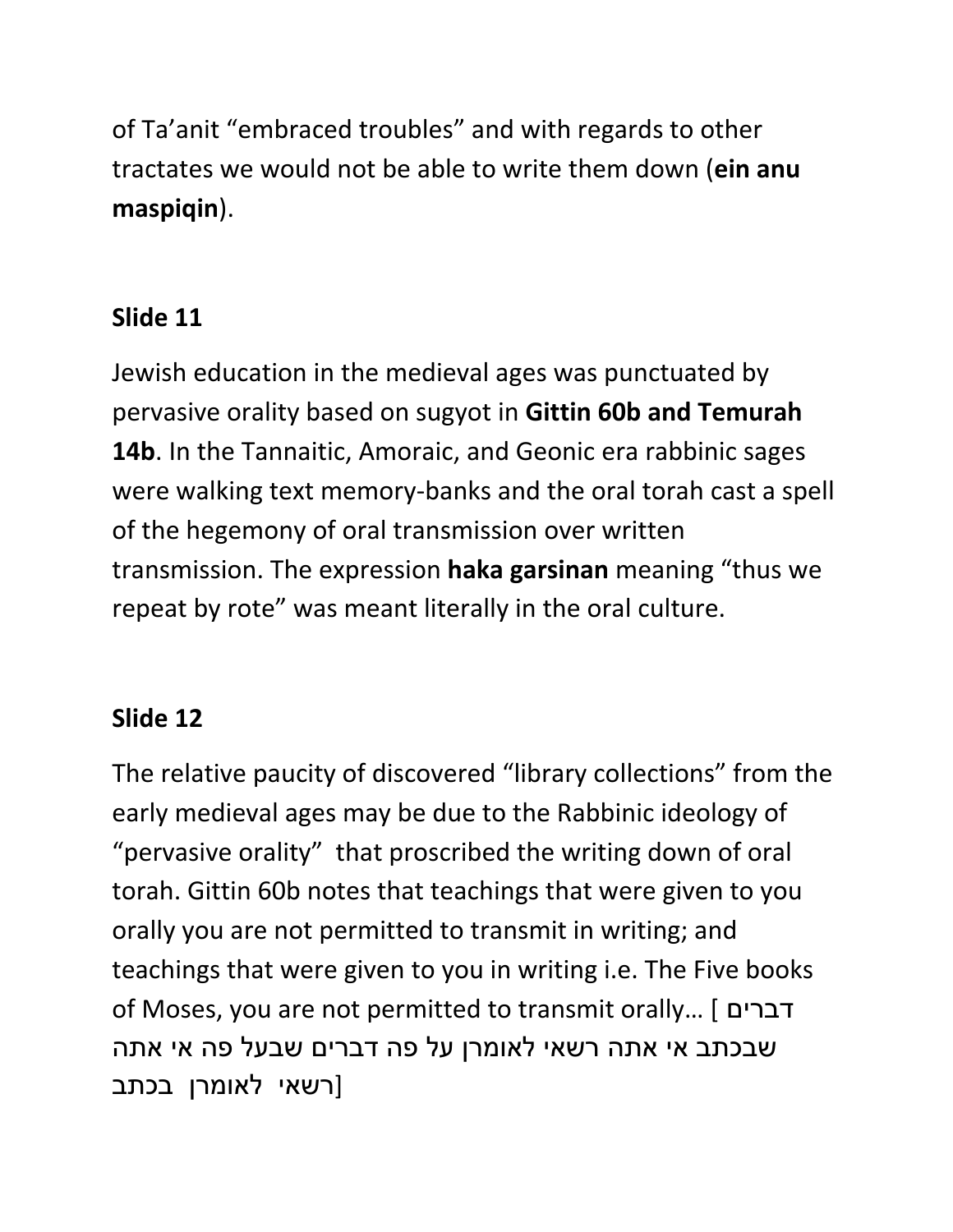In Temurah 14b R. Abba the son of R. Chiya bar Abba said in the name of R. Yochanan- Those who write down the laws of the torah are like one who burns the torah

והא אמר רבי אבא בריה דרבי חייא אבא אמר רבי יוחנן כותבי הלכות כשרוף התורה

#### **Slide 13**

Rabbi Yochanan said : The Holy one Blessed is He, established a covenant with Israel- only on the basis of the oral teachings- As the verse states- for on the basis of these words- I have established a covenant with you- and with Israel: .

א"ר יוחנן: לא כרת הקב"ה ברית עם ישראל אלא בשביל דברים שבעל פה, שנאמר: הכי על פי הדברים האלה כרתי אתך ברית ואת יושראל

Midrash Tanhuma brings down in the name of Rabbi Judah ben Shalom that "when the Holy one Blessed by He- said to Moses "write down" Moses asked that the Mishnah be written, but because the Holy One blessed be He- knew that the nations of the world will translate the Torah and read it in Greek and say כשאמר הקב"ה למשה כתב לך בקש משה ] ".Israel are We"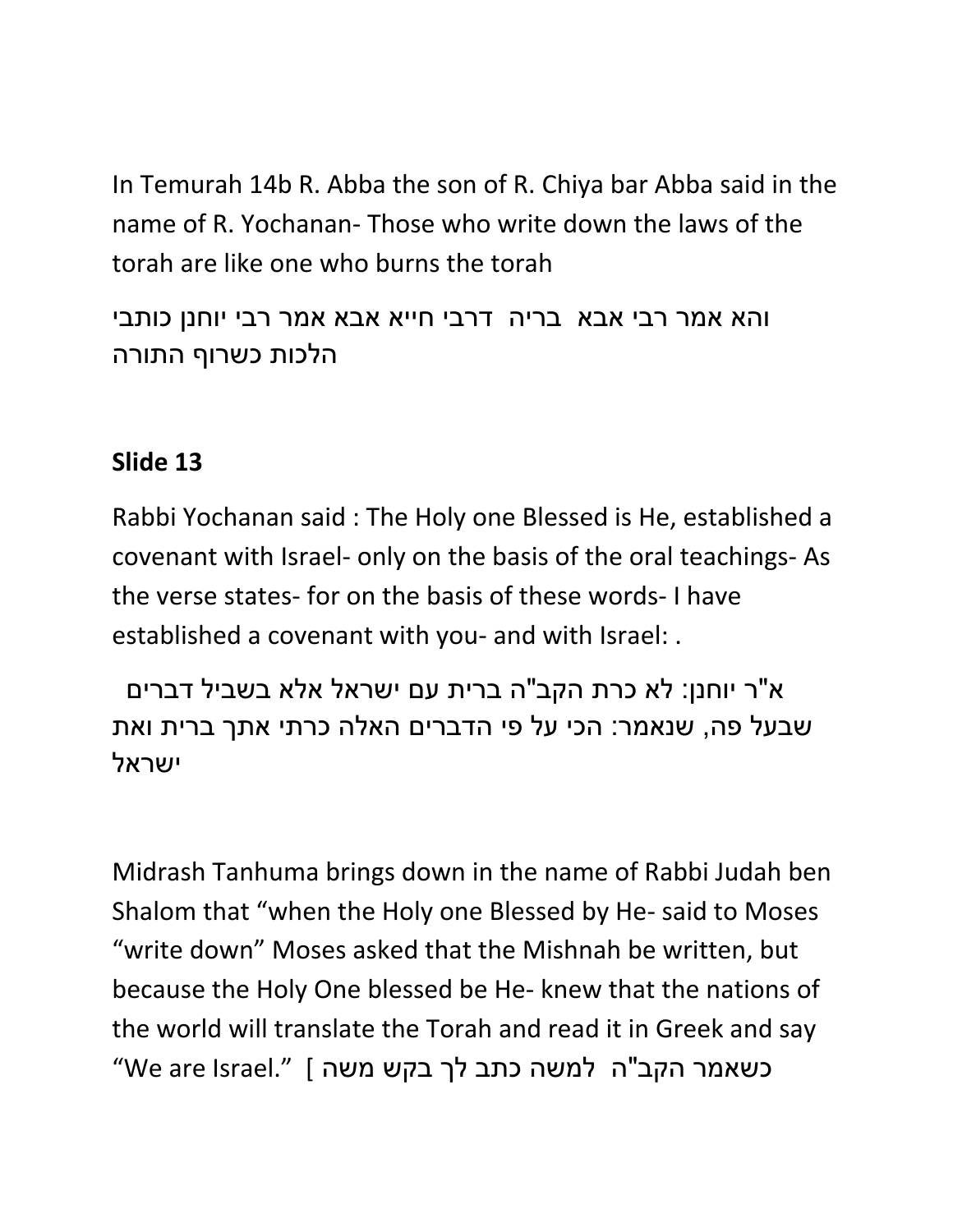שתהא המשנה בכתב ולפי שצפה הקב"ה שאומות העלום עתידין לתרגם את התורה ולהיות קוראים יונית והם אומרים אנו ישראל

### **Slide 14**

Pervasive orality was the norm in the Geonic period as two responsa of the 10th century Academy of Pumbeditha attest. R. Aaron Sarjado speaks of "the recitation (**girsa**) of the entire academy and it is known that the recitation is from the mouths of the Masters, and most of them do not know what a book is- ". In the *Epistle of the Sherira Gaon* sent to Jacob b. Nissim and to the men of Kairwan (987 CE), he answers the question, "How were the Mishnah and Talmud written?" and explains: "The Talmud and the Mishnah were not written but rather composed and the Rabbis are careful to recite it orally, but not from copies.

#### **Slide 15**

Idiomatic expressions show the emphasis on orality and oral transmission.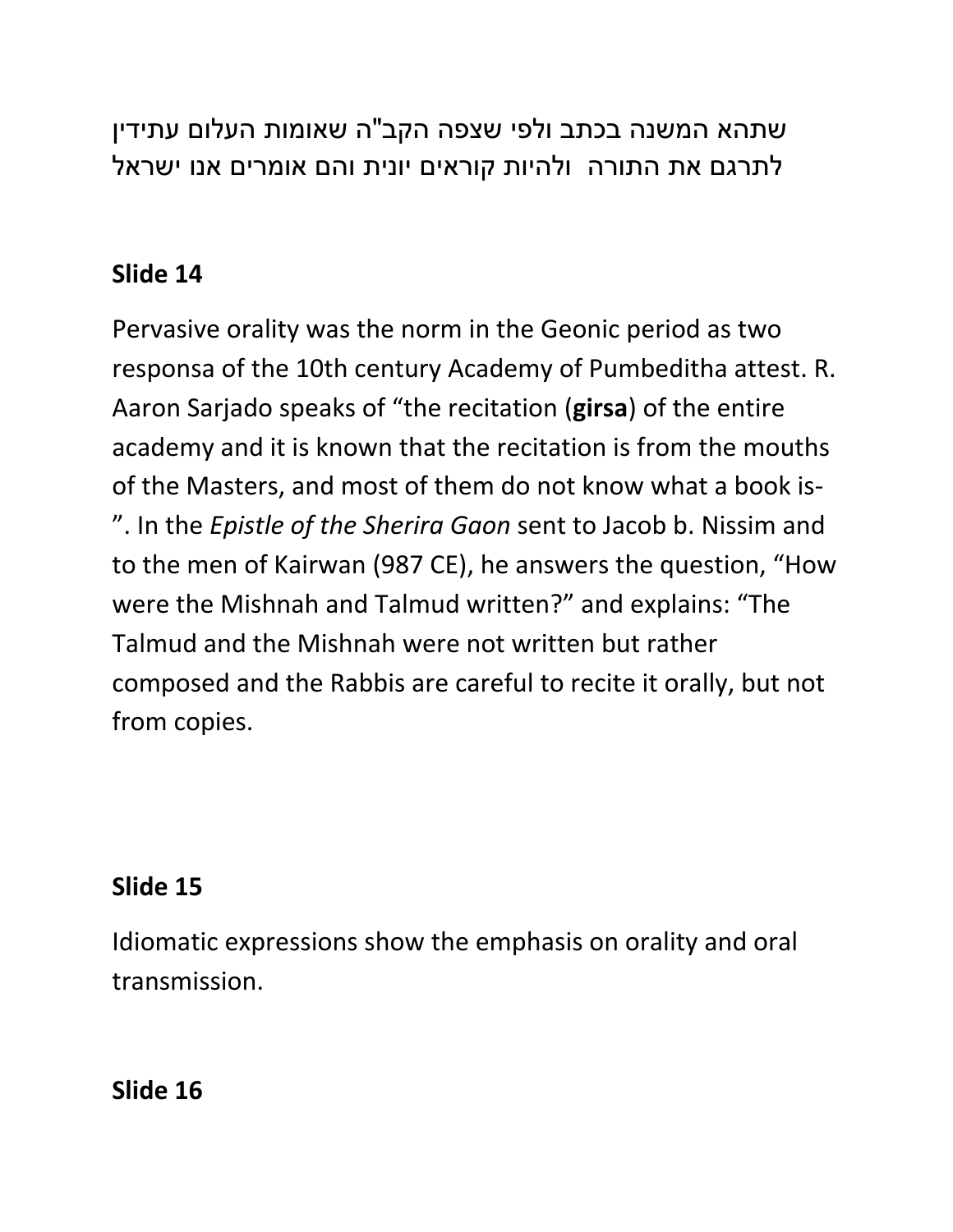The aftermath of tragedy and persecution led to writing texts down. The *mishne, tosefta, and tannaitic midrashim* came after the bar Kochba revolt and Hadrianic persecutions. The *Yerushalmi* was composed after persecutions following the Christianization of the Roman empire. The *Bavli* was put to writing because the Yeshivoth were closed and scholars martyed. The *glossiata of Rashi and Tosaphists* similarly arose after the Crusade of 1096. Jewish communities of Mayence, Worms, and Cologne were devastated. The act of writing was to save from oblivion rabbinic learning that had been transmitted orally before catastrophe struck. Essentially breaking the law in order to save the law.

#### **Slide 17**

A sugya in Temura 14b notes They said based on this verse is it that ) **ֵעת ַלֲעׂשֹות ַליקֹוָק ֵה ֵפרּו ּתֹוָר ֶתָך** Tehillim from( preferable that one letter of the torah be uprooted i.e. the law that prohibits the transcribing of oral torah so that the Torah itself should not be forgotten amongst Jews , **תיעקר מוטב אמרי תורה ואל תשתכח תורה מישראל**

Rashi comments on breaking the prohibition of writing the oral law by noting: "From here you learn that it can be written in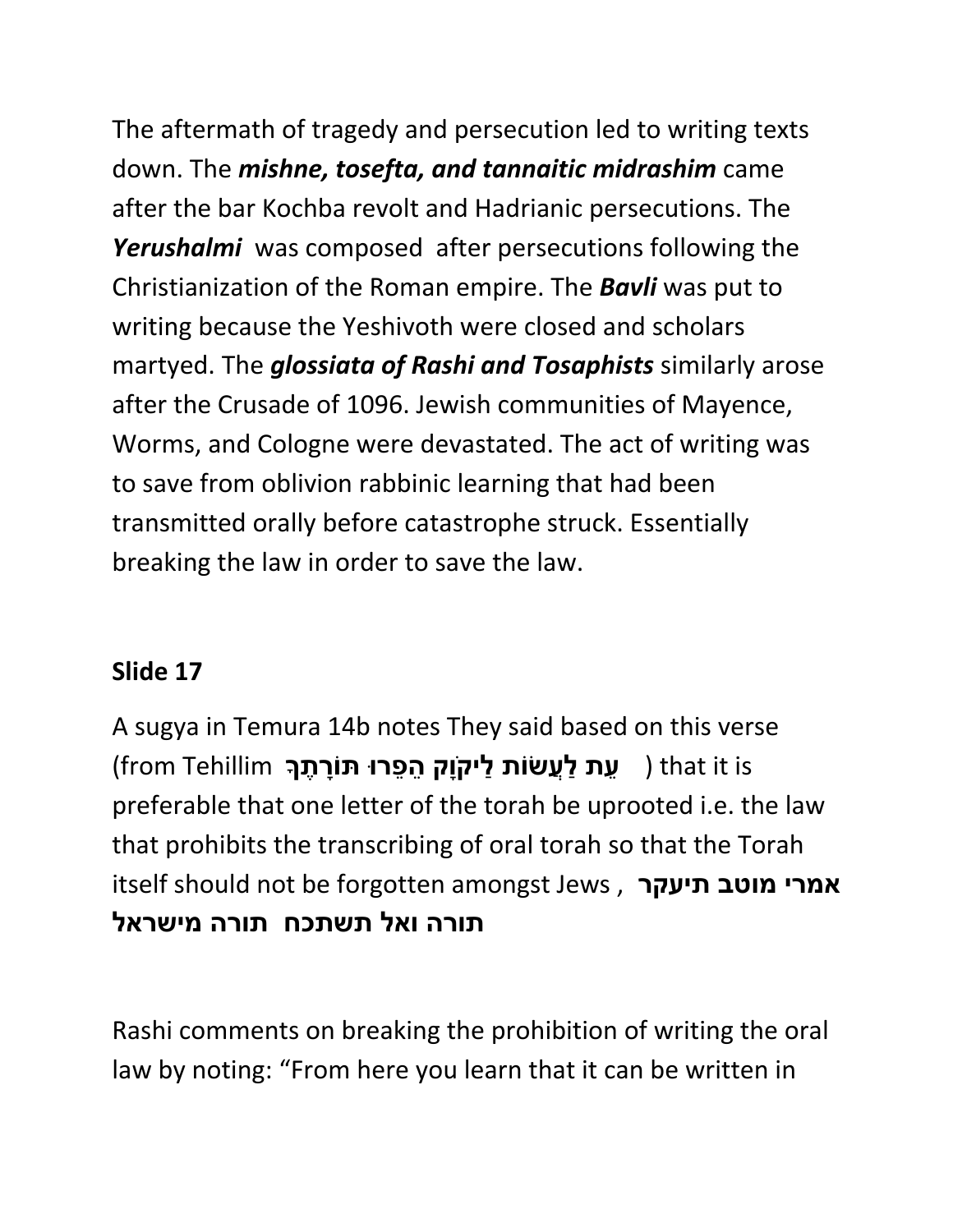order to prevent the oral law from being forgotten." [ **מכאן** [**אתה למד שהתלמוד ניתן לכתוב אלא מפני שהתורה משתכחת**

## **Slide 18-21 GENRES OF RABBINIC TEXTS**

Over the course of history at least 21 genres of Rabbinic texts came into being:

(1) The **Mishnah** (ca. Rabbi Yehudah HaNasi in 190 CE)

(2) **Tosefta** recorded by R. Chiyya ca.200 CE

(3) **Babylonian Talmud** ( redacted by Rav Ashi (d.427 CE) and Ravina II d. 475 CE)

(4**) Jerusalem Talmud** (R. Yose B. Bun 350 CE)

(5) **Early Halakhic Midrashim** (Mekilta, Sifra, Sifrei) from the Tannaitic era \* see slide20

(6**) later Aggadic Midrashim** in the Amoraic and Geonic periods

(7) The formation of the Jewish liturgy from the *the Anshei Knesses HaGedolah* and later religious prayers (**piyutim**)

(8) **Translations into Aramaic (Targumim** by Yonassen b. Uziel and Onkelos)

(9) Classic **mephorshim** (commentaries) on the Tanakh and rabbinic works by **parshanim** (commentators)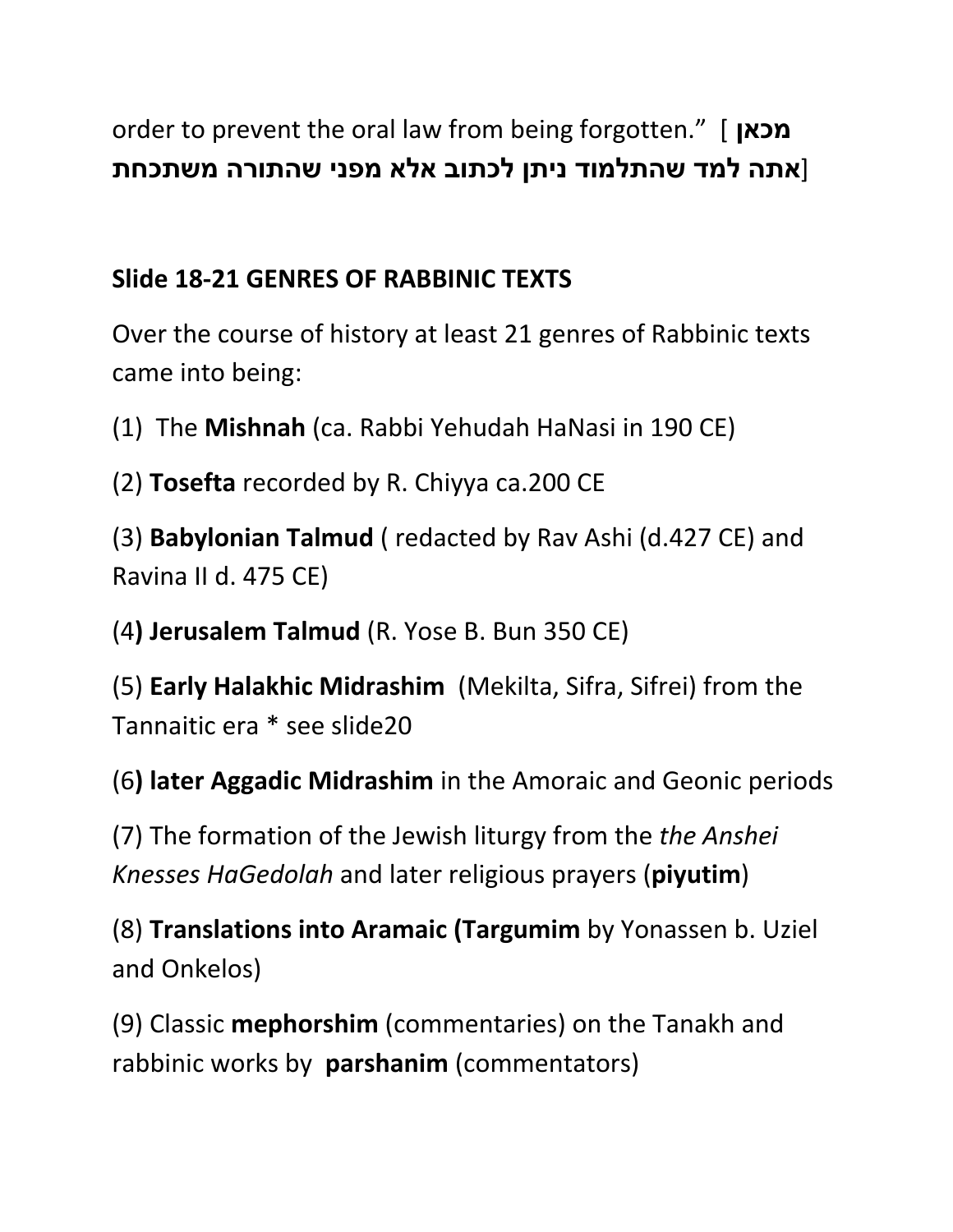(10) **Talmudic novellae (chiddushim**) by Tosafists, Nahmanides, Nissim of Gerona, Solomon ben Aderet (RaShBA), Yomtov ben Ashbili (Ritva)

(11) **TaRYAG Lists** of the 613 commandments (mitzvoth)

(12) **codes of law** (*Tur, Mishnah Torah, Shulchan Arukh* etc.)

## (13) **Responsa genre of text known as sheolot ve-teshuvot**

(14) Ethical works (**Sifrei ha-middot**)

(15) Philosophic works (**Sifrei Machshava**)

(16) countless mystical texts (**Sifrei Kabbalah**) from Sefer Yetzirah attributed to Rabbi Akiva who attributed it to Avraham to the Zohar of R. Shimon b. Yochai (ca. 170 CE) to 6th century Sifrei Hekhalot [(Palace texts), Shiur Komah] , to the Medieval Provencal Sefer HaBahir.

(17) Sifrei **Musar** such as the 12th century Sefer Hasidim by Judah ben Samuel of Regensburg (born 1140 in Speyer - Feb. 22, 1217[1] in Regensburg)

(18**) Historical works (Sifrei HaDorot**) post- Josephus, such as Azariah ben Moses dei Rossi's Meirat Eynaim, to Shem ha-Gedolim by Haim Yosef David Azulai ben Isaac Zerachia (1724 – 1 March 1806)

(19) **Sifrei Dikduk**, Grammatical works from The Masoretes in the 7th to 11th centuries of the ben Asher family such as Aaron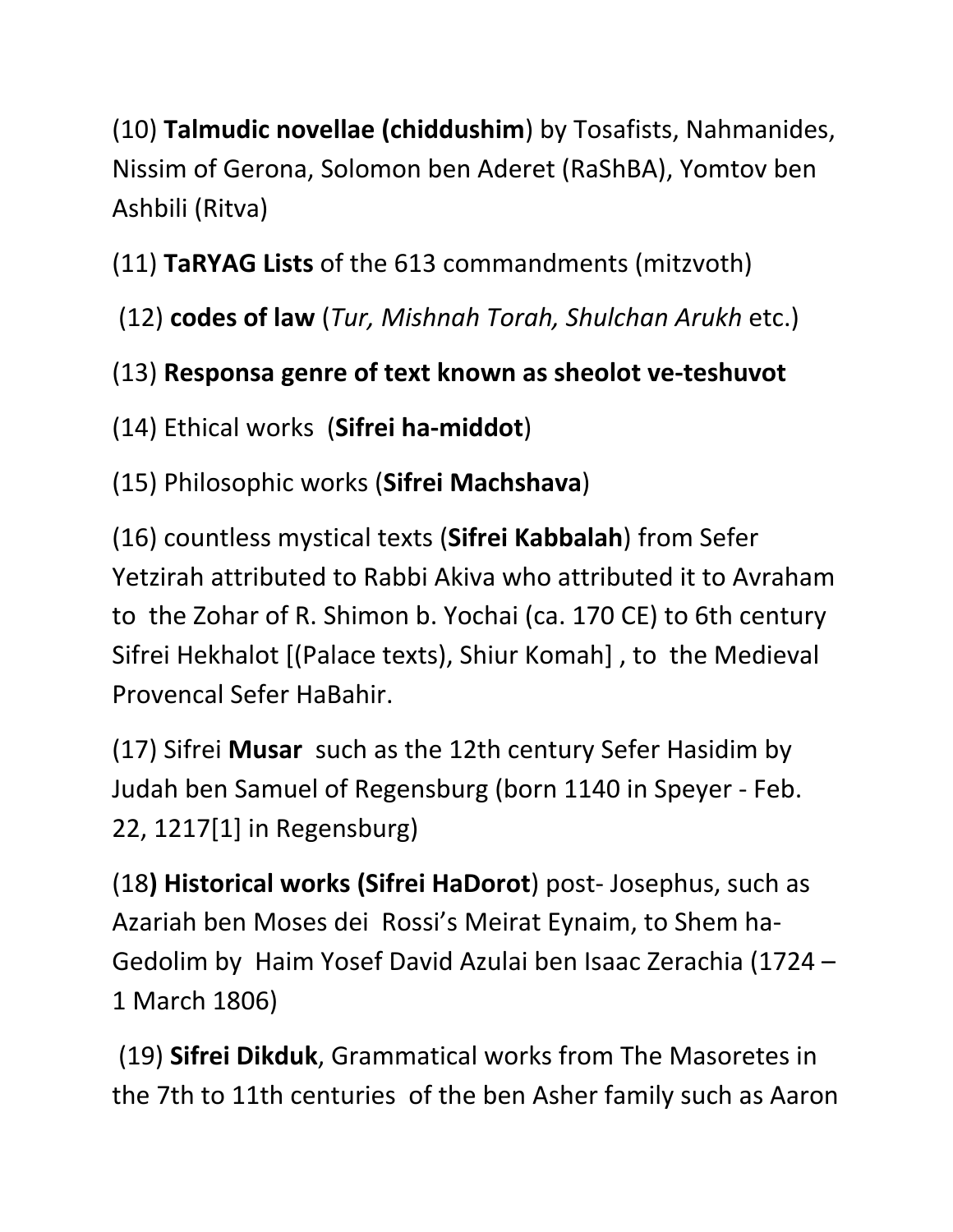ben Moses ben Asher who refined the Tiberian vocalization to the High Middle Ages in Spain where grammatical works were composed by Judah ben David Hayyuj, Jonah ibn Janah, Abraham ibn Ezra [Moznayim (1140)] , Joseph Kimhi, Moses Kimhi and David Kimhi.

# (20) **Judeo-Persian, Judeo-Arabic, Ladino, and Yiddish Literature hybrid texts**

(21) **Letters (Iggerot**) i.e. Letter of Sherira Gaon (900-940 CE) , **Amulets, & Miscellanea**.

#### **Slide 22**

So when did written copies of Mishnah and Talmud start to become the norm that displaced the hegemony of orality? Sussman argues this happened in the Geonic period and Yuval argues for this transition as a reaction to the rise of Islam. However Gerhard Nachon argues it was with Rashi's (1040- 1105) commentary on Bavli and the subsequent **glossiata of the Tosaphot** were written. Rather than relying completely on the ear, learners would henceforth derive transmission of teachings via the eye from written commentaries.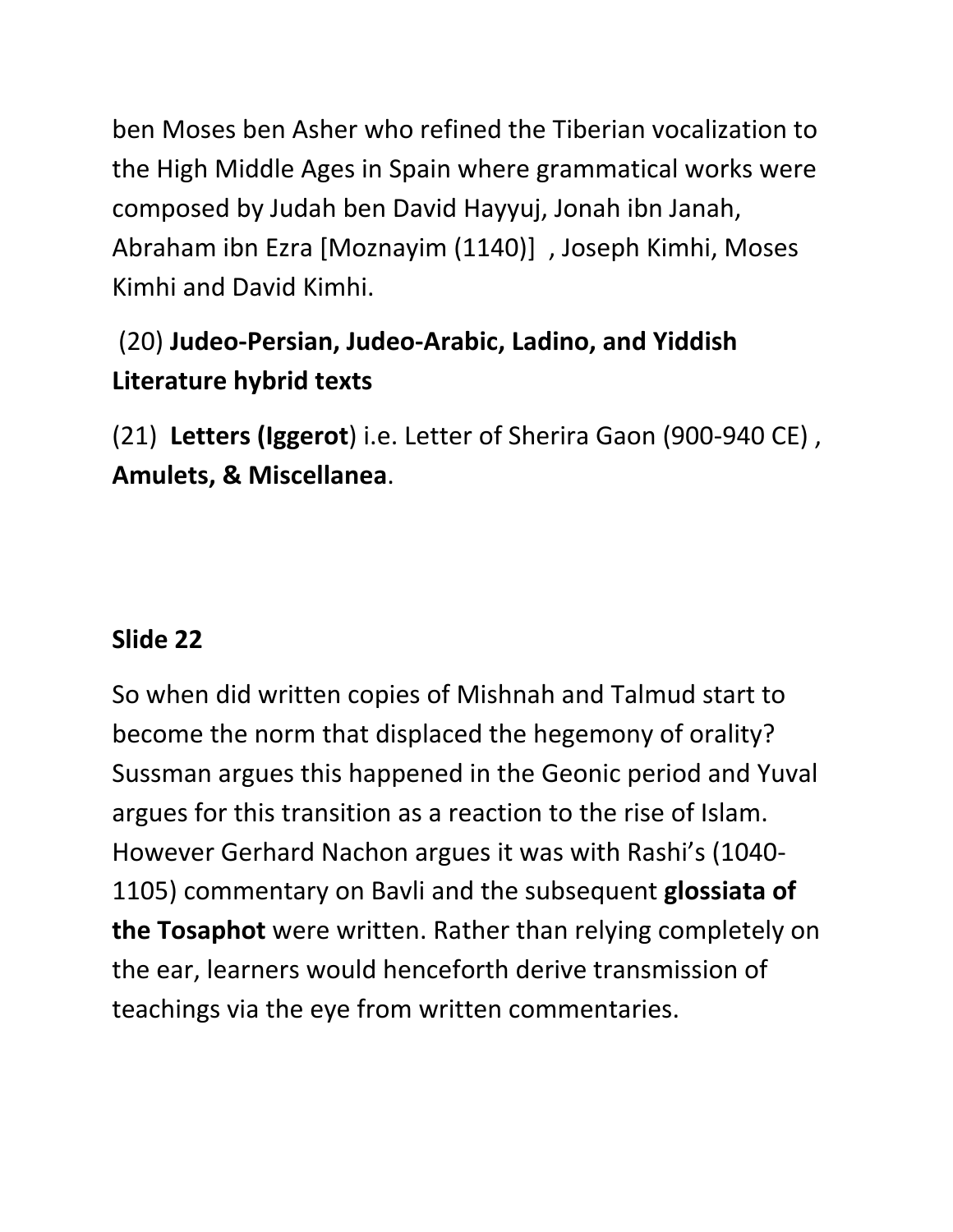However Rashi's commentary – the *quntres*- along with the authoritative text of the B.T. were kept by a limited number of scholars. Rashi's grandson Rabbenu Tam writes, **בדקתי שלו בשספרים**)I have checked in Rashi's own ms.) he emphasizes the rarity and uniqueness and exceptional value of his written sources in a culture of pervasive orality.

#### **Slide 24**

With the addition of tosaphot to Rashi's commentary the essentially oral culture of the Jews became more based on writing although the passage from orality to written tradition happened slowly in the realm of custom, and the school where the masters handed down halakhah to students orally

An exception to the norm of orality is given by Rabbi Yosef b. Meir ha-Levy ibn Megas, a Spanish 12th century authority who quotes the case of an autodidact, "a man who has never read halakha with one master and does not know the way of halakha nor its commentary, nor its reading, but he saw many of the responsa of the Geonim and the books of laws…. [ קרא שלא איש מעלם הלכה עם רב ואינו יודע דרך הלכה ולא פירושה ולא קריאתה [אלא שהוא ראה הרבה מתשובות הגאונים ז"ל וספרי הדינים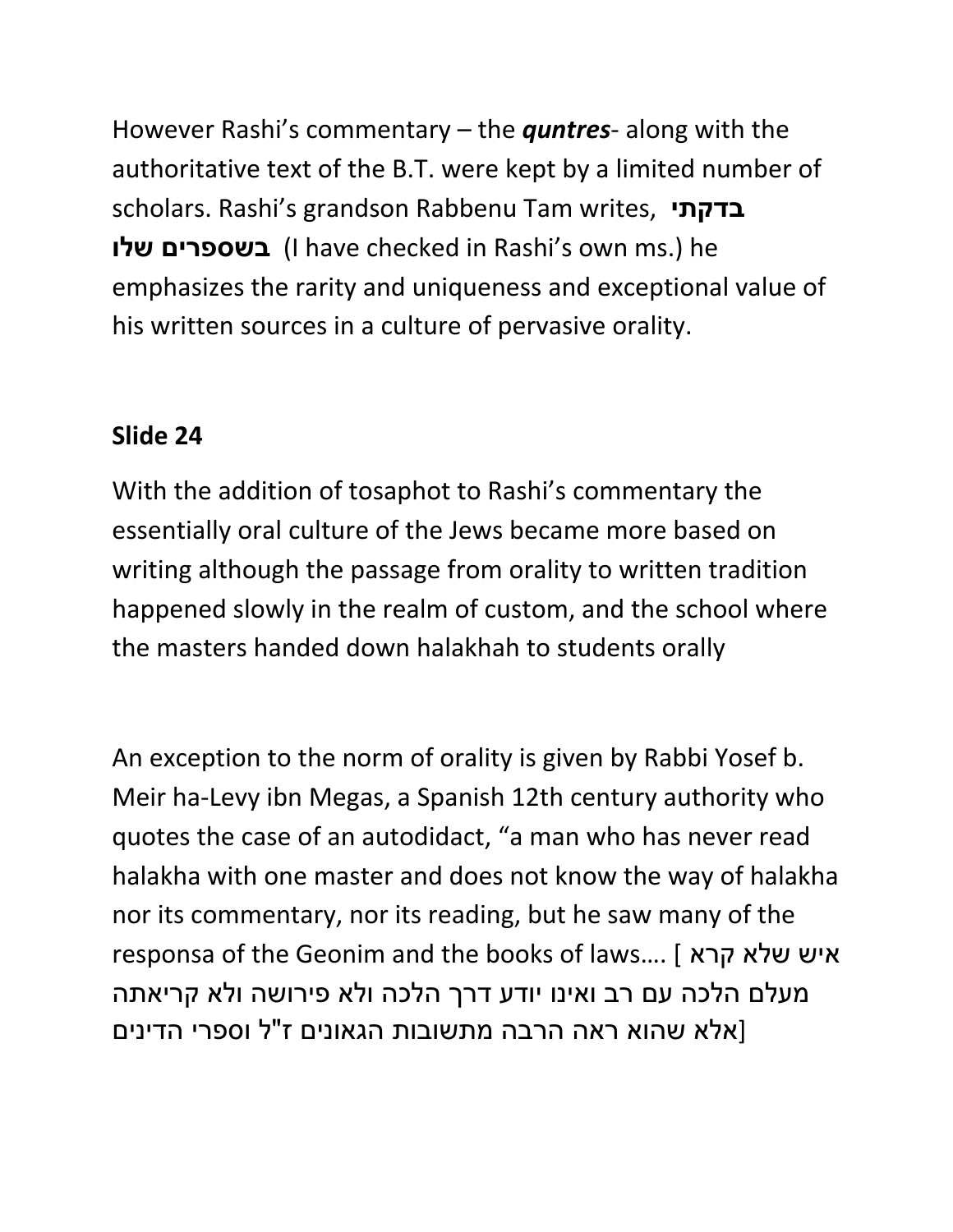In the Yeshiva of Rabbi Samuel of Dampierre it is said *60 masters learned before him (Issac b. Samuel of Dampierre) each of them understood the halakhah he said and also each of them learned one treatise of the Talmud that his fellow had not learned. They revised orally and our master Issac did not say one halkhah that was not in their mouth together. So the whole Talmud was put before their eyes during the lesson up to the solution of all the doubts of the Talmud, the whole halakhah and ruling, tanna or amora where contradiction appeared in another place. He sat down and corrected as is clear for whoever saw their tosafot, their questions and answers and commentaries and hassagot that they obtained from their grandfather Rabbenu Shlomo i.e. Rashi* 

#### **Slide26**

In the Tosaphot to Yebamot 84a R. Juda b. Yom tov from the 12th century Paris explained the oral pedagogy : "he reviews them again briefly in order that they should be filed on your hand and kept upon the mouth and in the heart. [ התנה דרך דכן לאחר שפירש הלכות מהמסכתא חוזר ושונה אותם בלשון קצר **כדי שיהיו מסדרים בידך ושמורים בפה ובלב**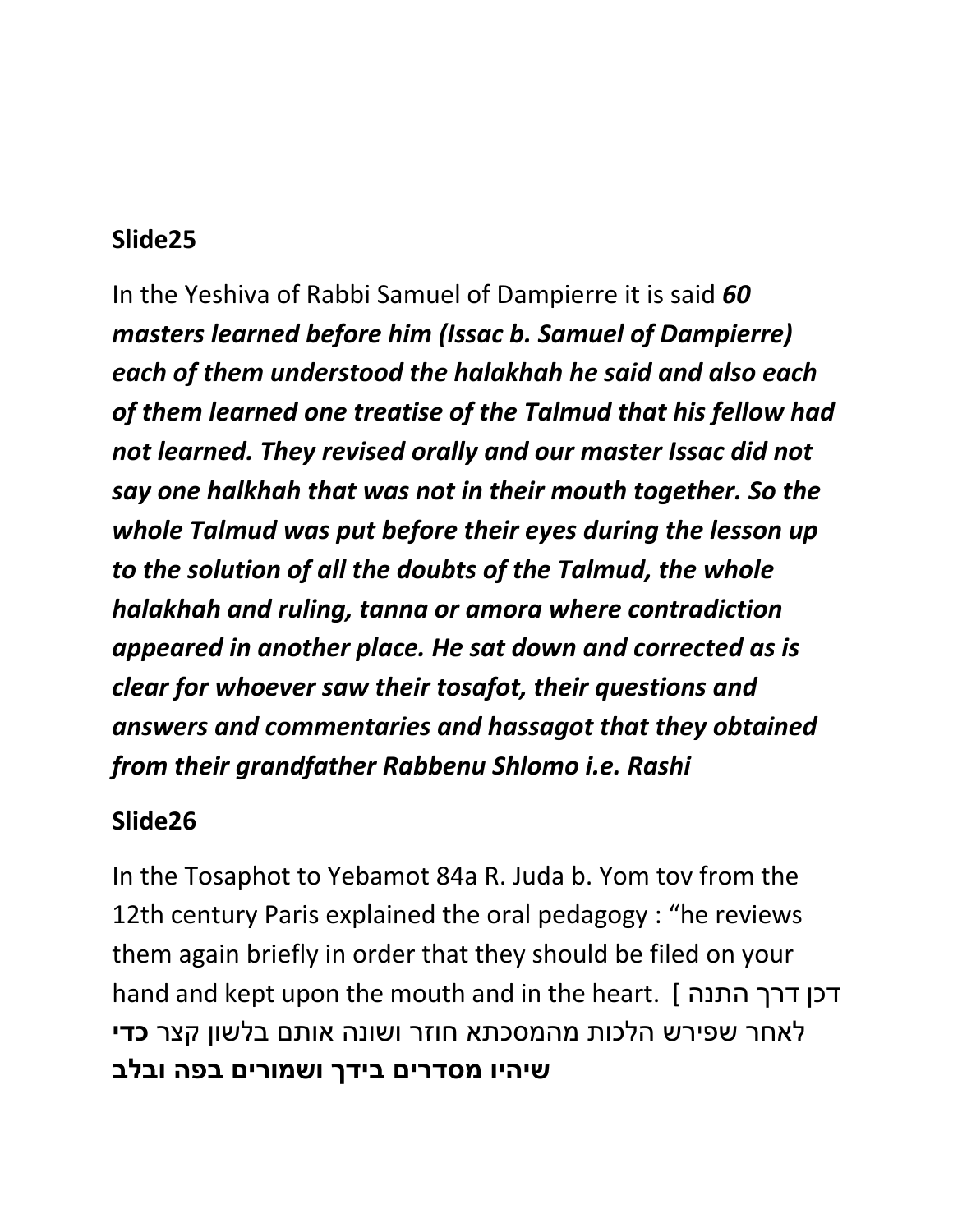A young student learnt his first tracatates from a local teacher. Then continued his study in a Yeshiva under a more advanced teacher. But every tractate he had to learn from the mouth of some teacher. In his commentary on the Talmud Rashi informs us that he received knowledge "from the mouth of his teacher." Whatever the student did learn, he had to repeat many times, and to review systematically at frequent intervals in later years, in order not to forget it. Rashi on Avodah Zarah 19a comments

לעולם ילמד אדם תורה ואחר כך יהגה

#### **Slide 28**

The tosaphot of Megilla 32a "for they were in the habit of repeating the mishnaiot with music because people learned them by heart and in such a way they remembered more." *שהיו רגלין לשנות המשניות בזמרה לפי שהיו שונין אותם על פה* ] [*ועל ידי כך היו נזכרים יותר*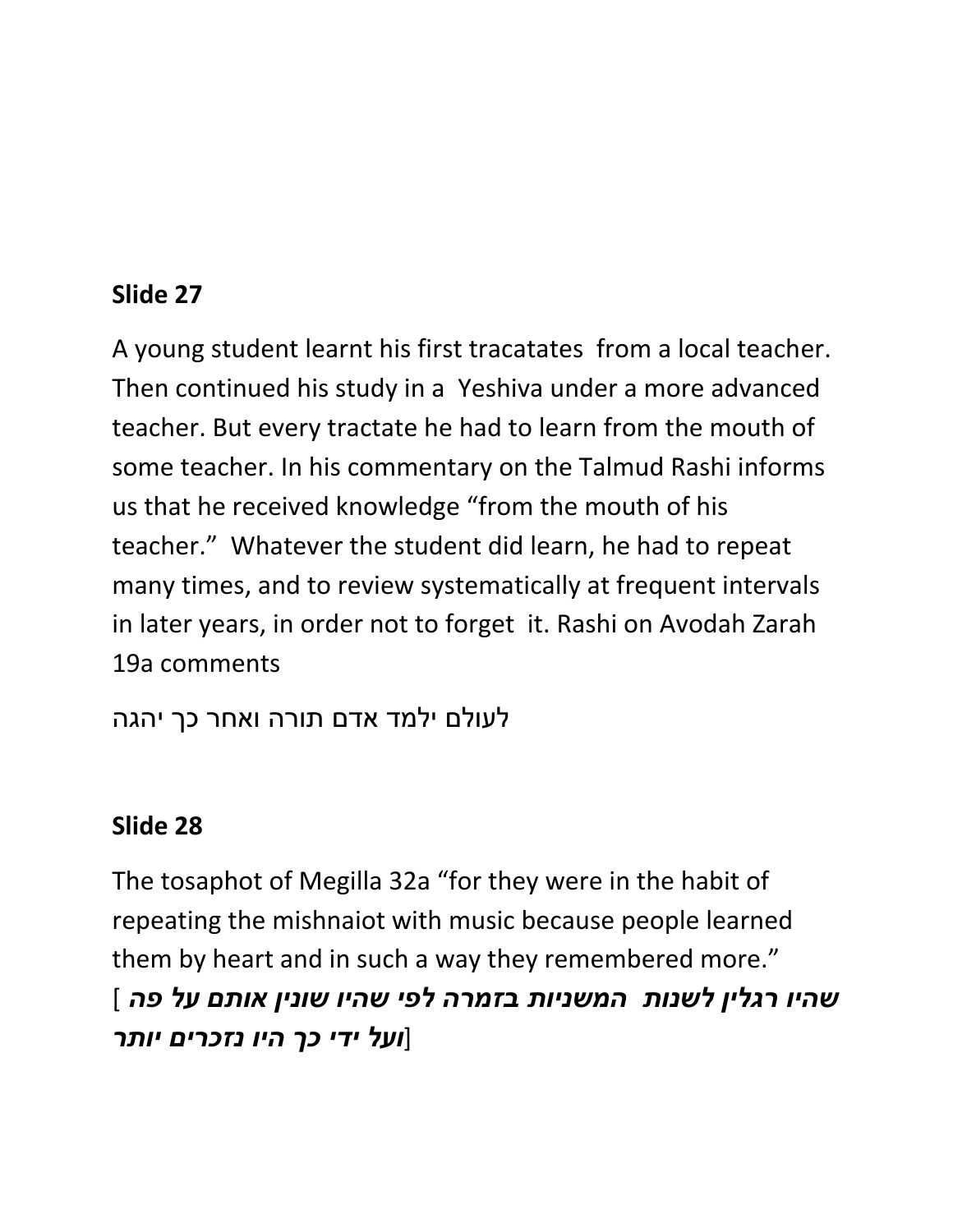Thus composition of tosafot was the result of discussions held in the rabbinical schools and the recording took place before לפני the master and with his **hashgamah**. Only what the master agreed to was allowed in script. "And the commentary of our master Samuel b. Meir did not agree at all to R. Isaac b. Samuel de Dampierre therefore I did not write it down": *ופירוש רבינו שמואל אין נראה לרבי יצחק כלל לכך לא כתבתיו*

#### **Slide 30**

In conformity with the Brisker tradition we see that the practice of writing little goes back to the Middle Ages for even the great tosaphist R. Isaac b. Samuel of Dampierre "wrote little. At the end of a rabbinical commentary we find two letters: **ר"מ** which means **רבי מפי** " from the mouth of my master

#### *Slide 32*

*Sefer Hasidim* urges consultation with written texts of tosafot. "*if one rabbi has a tosaphot and the other rabbi has not, he may not say, `I will not lend to him my tosaphot so that his students will come to me in order to study' Therefore keep the rule `Be the honor of your colleague beloved as your own.' (Avot 4:13) and it is written : That shalt love thy neighbor as thyself*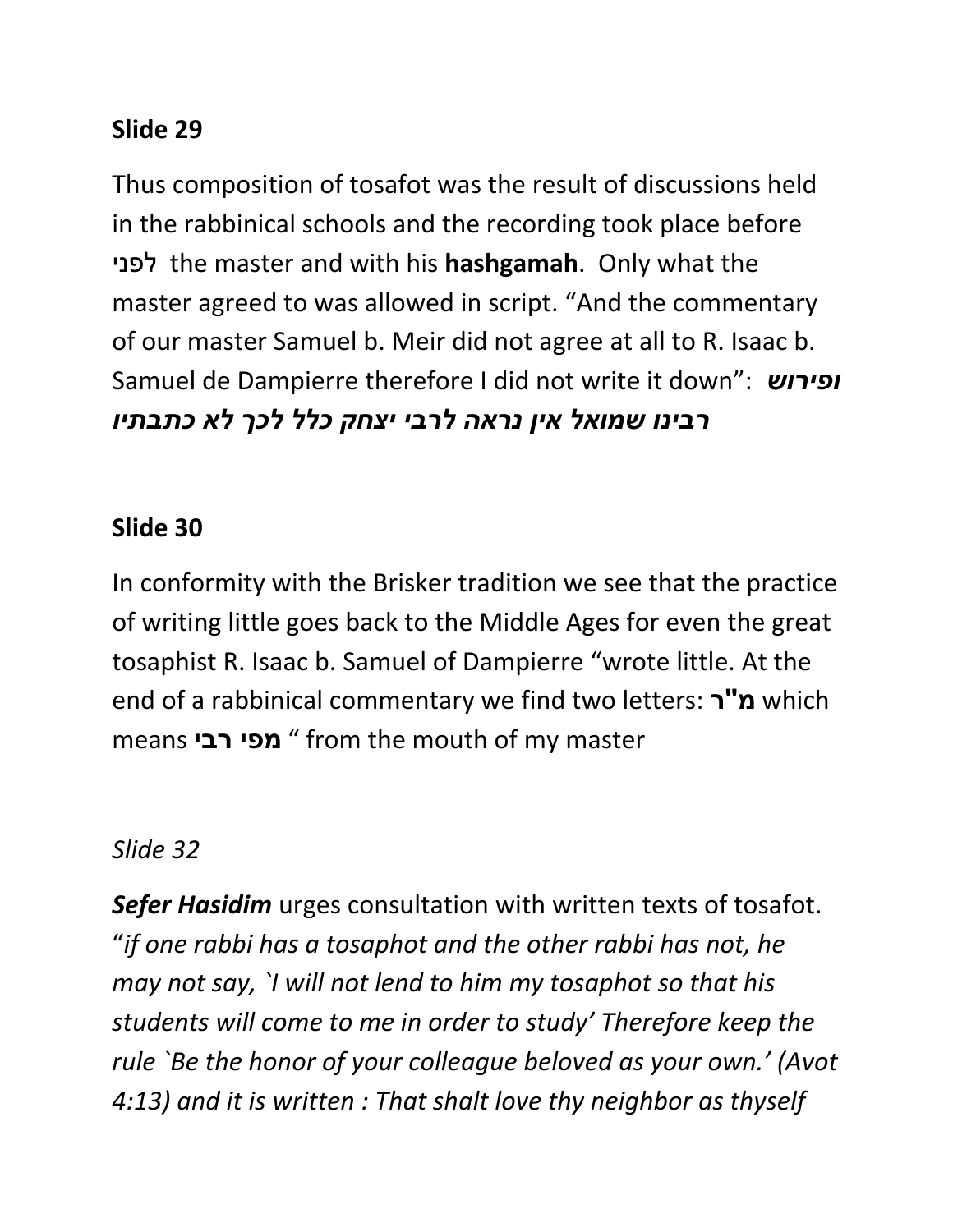אם יש לאדם תלמידים יעסוק בתקנתם וכך רב אחד טוב *(19:18 .Lev(* בעיר ויש תלמידים טובים כתלמידיו יעסוק בתקנתם כמו תקנת תלמידיו ואם יש לו תוספות ואין לרב אחר תוספות לא יאמר לא אשאיל לו ויבאו תלמידיו לפני ללמוד לכך **אומר יהי כבוד חבריך חביב עליך כשלך וכתיב ואהבת לרעך כמוך**

## MEDIEVAL EDUCATION

# **Slide 33**

Rabbi Isidore Twerski has noted the purpose of the medieval Jewish education was to foster the striving for: (1) **Shlemut**  (perfection) (2) **tikkun ha-nefesh** (correction of the soul) , (3) **kedushah** (holiness) , (4) **da'at torah** (Knowledge of G-d), (5) **ahavat Hashem** (love of G-d), (6) **avodat Hashem** (service of Gd).

## **Slide 34**

Some Christian scholars admired the dedication of some Jews commitment to the principle of learning **lishma**. For instance one of Peter Abelard's students in the 12th century wrote a letter in which he noted the Jewish emphasis on educational learning lishma independent of reward in olam hazeh, exemplified by the regularity with which **Jews out of zeal for Gd and love of the law, "put as many sons as they have to**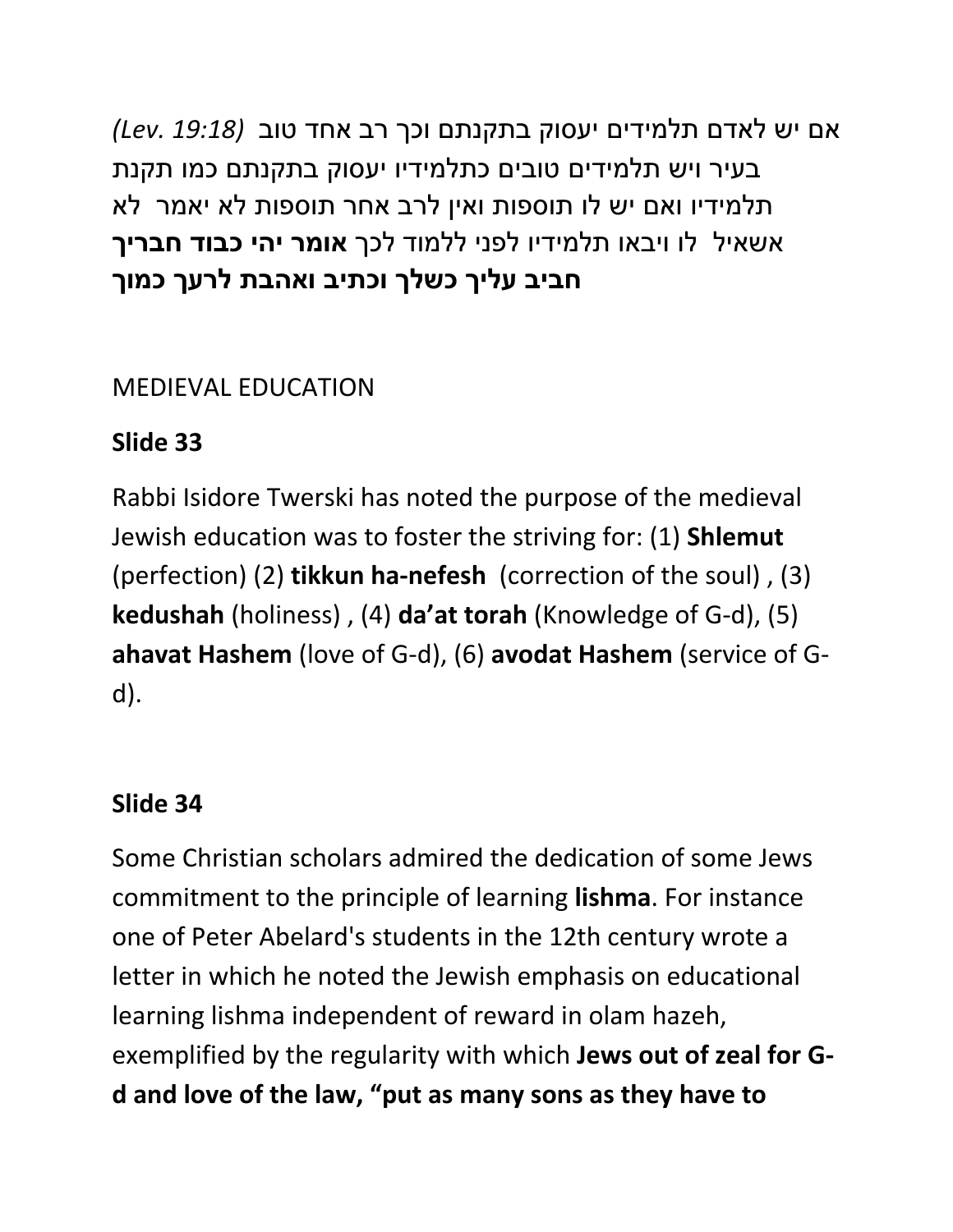**letters, that each may understand G-d's law..**. " Maimonides forbid using the torah as a spade with which to dig.

Jewish students often traveled from school to school to soak up wisdom from a variety of teachers. Rashi on Shir Hashirim 5:16 writes, "**Like doves that wander from one dovecote to the second to seek their food, so they go from the school of one scholar to the school of another scholar to seek explanations.... for the Torah** 

## **Slide 35 (skip Mishnah avot 5:21 if said in intro)**

According to the mishna in Avot 5:21 the high level of religious knowledge is conveyed when we recall "*At age five one begins studying scripture. At ten, Mishnah; at thirteen fulfilling the mitzvoth; at fifteen studying Talmud;* at eighteen entering the bride-chamber; at twenty pursuing a calling; at thirty authority; at forty discernment; at fifty counsel; at sixty being an elder; at seventy grey hair; at eighty special strength; at ninety a bowed back; at a hundred a man is one that has already died, passed **הוא היה אומר בן חמש שנים למקרא** world this departed and ,on **בן עשר למשנה בן שלש עשרה למצות בן חמש עשרה לתלמוד** בן שמונה עשרה לחופה בן עשרים לרדוף בן שלשים לכח בן ארבעים לבינה בן חמשים לעצה בן ששים לזקנה בן שבעים לשיבה בן שמונים לגבורה בן תשעים לשוח בן מאה כאילו מת ועבר ובטל מן העולם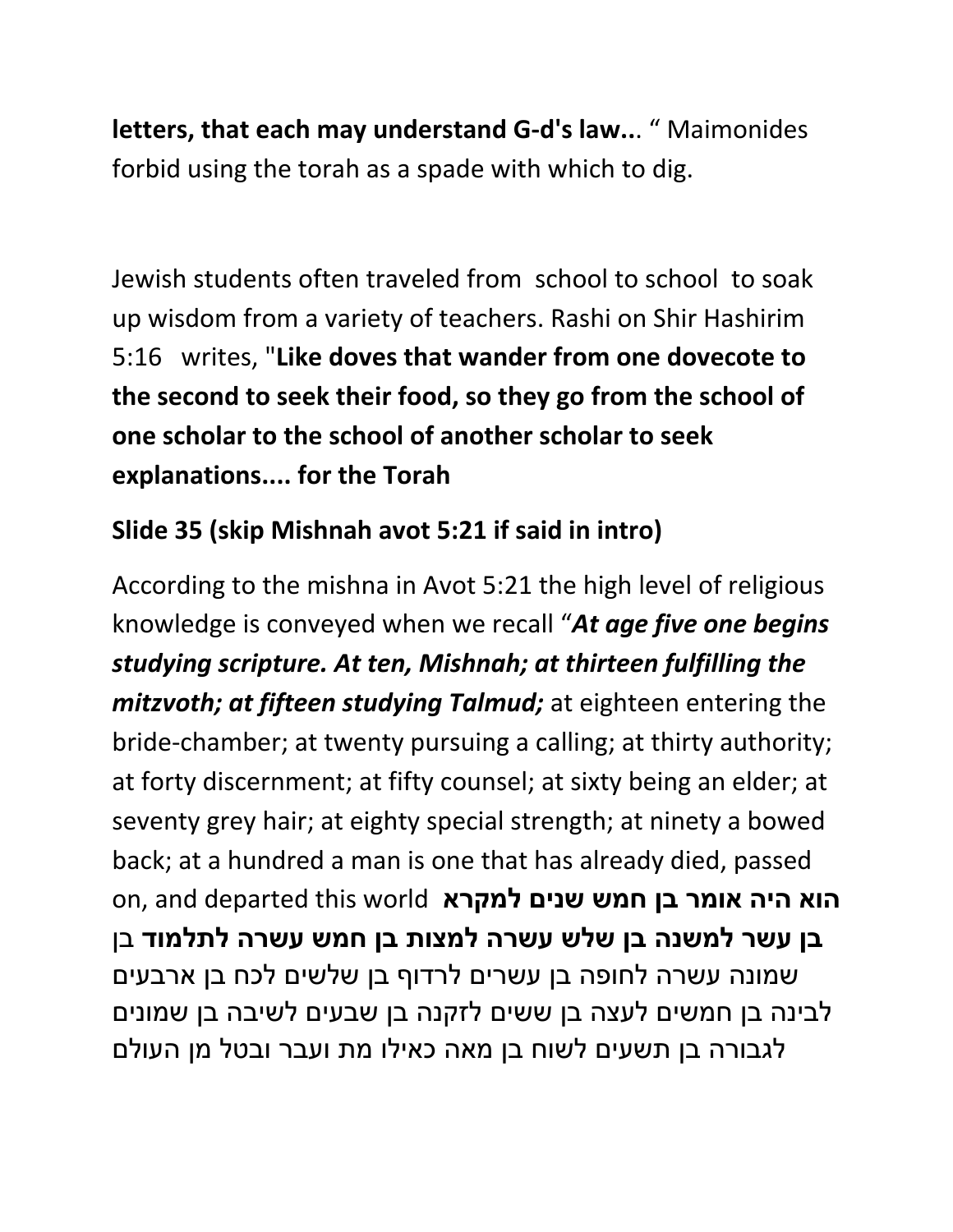Children often began their studies on *Shavuot* by learning the alaphabet *backwards and forward* with the letters written in honey.

Rabbi Akiva learned the alphabet by pairing the first and last letter combinations (aleph-tav, bet-shin, etc.) The rabbis called this method **atbash** and the entire set of letter pairing became part of an exegetical technique in rabbinic and medieval hermeneutics. The earliest preserved Hebrew alphabet primers from the *Cairo Geniza* reflect this. Several pages include outlines of the alphabet written forwards and backwards, in the first last combinations and with opening verses from Leviticus. As documented by Simchah Assaf, in Meqorot 4:16 (no. 21) from the Cairo Geniza**. Assaf's** *A sourcebook for the History of Jewish Education from the beginning of the Middle ages to the period of the Haskalah*, edited by Shmuel Glick, 5 vols, NY: JTSA, 2002-6, is a major source for this subject.

#### **Slide 37-38 [skip if cited in intro)**

According to Kiddushin 29a A father's obligation is to his son included circumcise him, redeem him, and teach him Torah &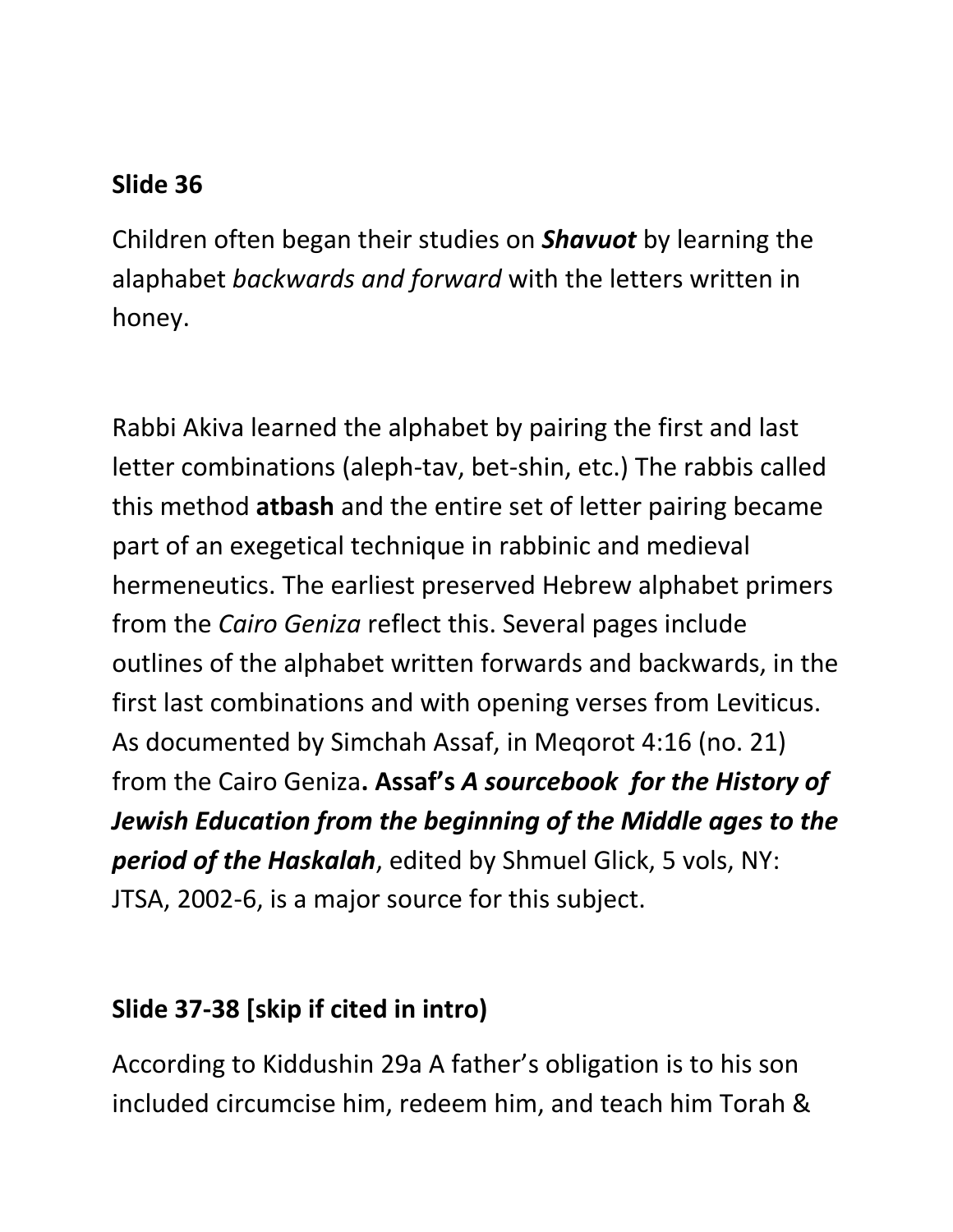an occupation, and marrying him off. " *,למולו בבנו חייב האב ולפדותו, וללמדו תורה, ולהשיאו אשה, וללמדו אומנות*

\*Many letters and court records from Cairo Geniza attest to the centrality of education in Jewish life for example a women from a family tried to prove in a trial that her husband did not have the rights of a husband because he did not pay for the education of his children (she paid herself). In a settlement a women confirmed that she had paid expenses associated with the education of their three children

#### **Slide 39**

The question arises what was the  $1<sup>st</sup>$  pusek a child learned? Some Geniza documents indicate it is the pusek, "May it be your will O L-rd our G-d that Your Torah be my occupation **(omanuti**) while Midrash Vayikra 7:3 indicates that R. **תּוֹרָה צְוַּה-לַנּוּ,** " 33:4 Hamnuna names the pusek from Devarim 33:4 other Still .pusek first the as **מֹ ֶשה: מֹוָר ָשה, ְק ִה ַלת יֲַעקֹב** historical docs. Indicate that children began with studying **Vayikra** reasoning that Korbanot are pure and children pure.

**Slide 40 and 41** Ibn Ezra Synagogue (Maimonides' synaoguge) and geniza above womens' section.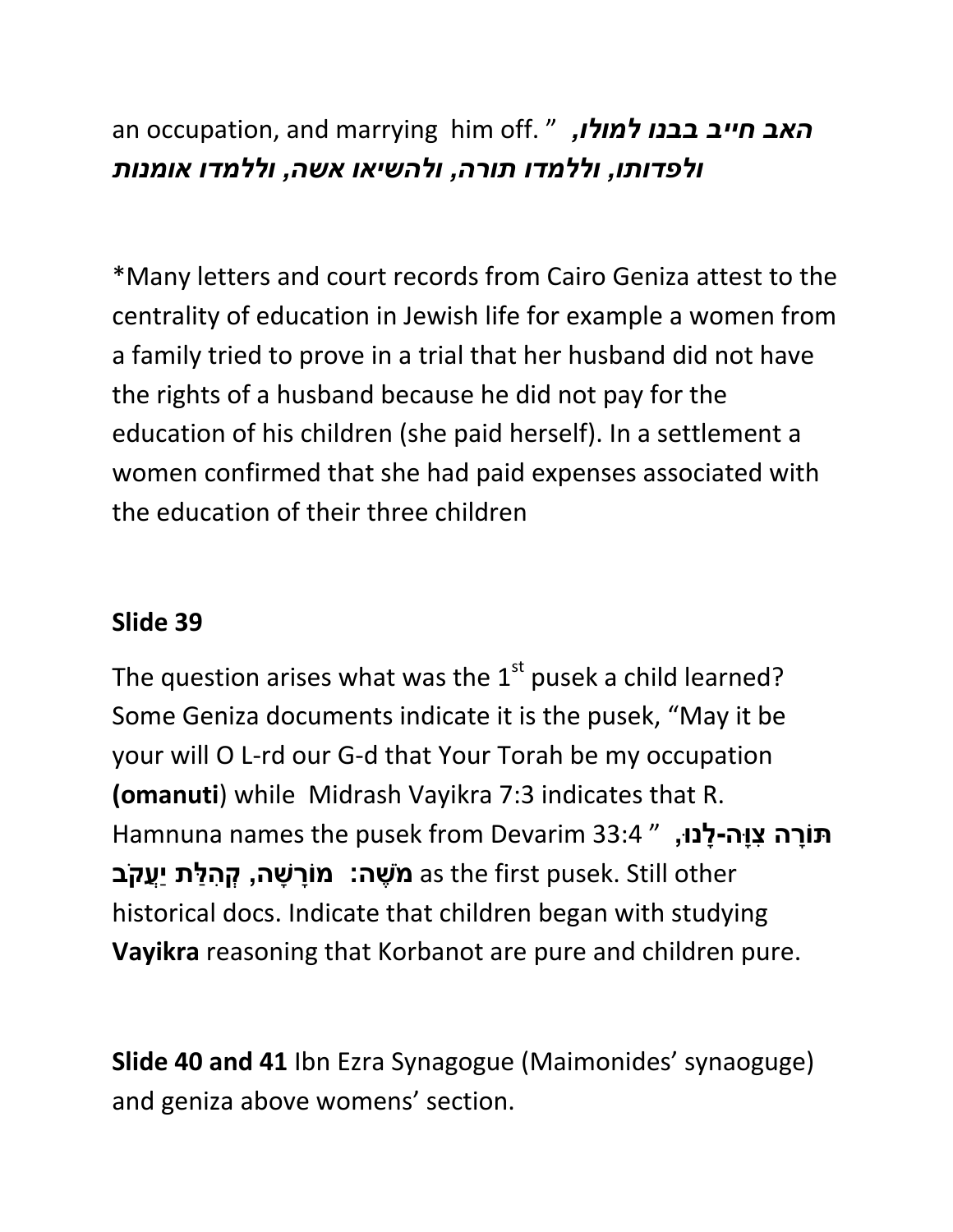Responsa in the Cairo Geniza refer to schools, teachers, and their salaries, pupils, books, teachers and tutors being appointed to small towns , and that Jewish children in synagogues learn Hebrew and Arabic script, as well as arithmetic.

#### **Slide 43**

Another source for knowledge about medieval education is Goitein's \_*A Mediterranean Society*\_ where A letter, notes that "The teacher should be respected and the children should be sent to school in the synagogue every morning and every evening." This teacher responded this way because he received a complaint from a parent that he assigned "too much homework." Further in a business letter a Jewish merchant advises his correspondent to "make sure that his son does not interrupt his studies"; if the need arises the friend was asked to advance the school fees. One Jewish merchant criticizes his wife for "letting the children skip school and play in the streets." In the same letter he sends his brother 15 dirhams for his children's teacher and a fine piece of clothing for his son, to encourage him to attend the beit sefer.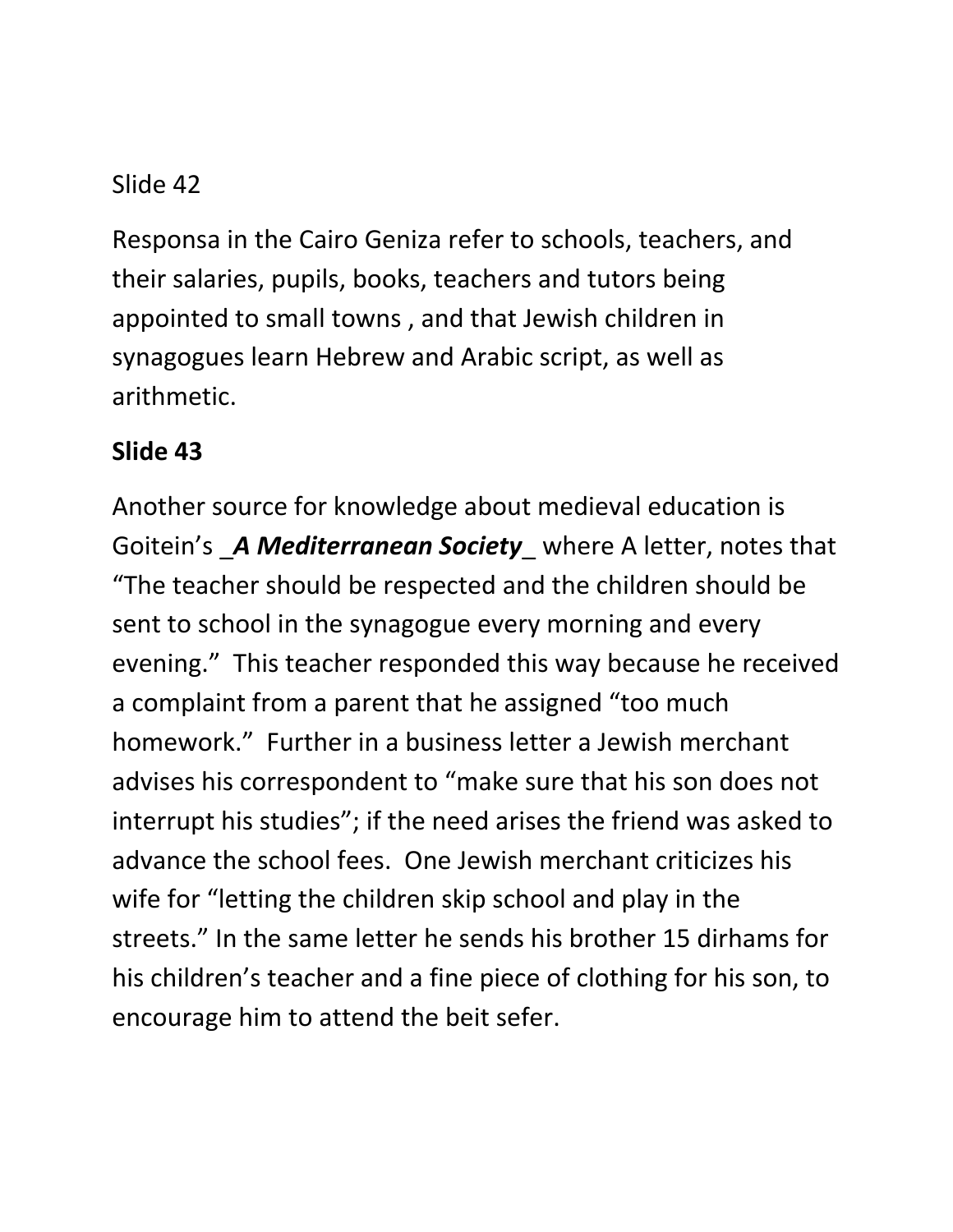The records from the Geniza also attest that the Jewish community made great efforts to provide education for orphans and the children of the poor. Each household in addition to school fees for their own children, had to pay an education tax. Records from Fustat, Jerusalem, Damascus, and Baghdad mention "teachers of the orphans" supported by this communal tax. A document from the Geniza also provides evidence of expenditures from individual households for their own children.

#### PRIMARY ARCHIVAL TEXT

"Account of the teaching of children in bet sefer of R. Nisim son of Ibrahim, community leader from Shabat Bereishit until Shabat Va-Yoseha- 16 weeks, 8 dirhams Son of the carpenter called Chayoun the Mugrabi for 4 months- 8 dirhams Three sons of Calaf from the town of Almachla for 12 weeks- 15 dirhams Chayoun the Magrabi the orphan from the month of av until Shabbat Va-Yoshea- 5 months, 10.5 dirhams Sons of the shoemaker's wife and a little boy of R. Yehoshua, for 10 weeks ending with Shabbat VaYoshea- 15 dirhams

Son of Mechsan the Shamash and the sons of Baha the shomer Kasthruth supervisor for 12 weeks- 12 dirhams"

# **Slide 44** Solomon Schechter sorting and organizing Geniza fragments

#### **Slide 46**

The re-construction of collections of rabbinic texts in the medieval ages involves complex detective work and well worth the effort as Rabbi Shimon Ben Zemach Duran author of Zohar HaRakia notes when he writes, "when the wise man lies down with his fathers, he leaves behind him a treasured and